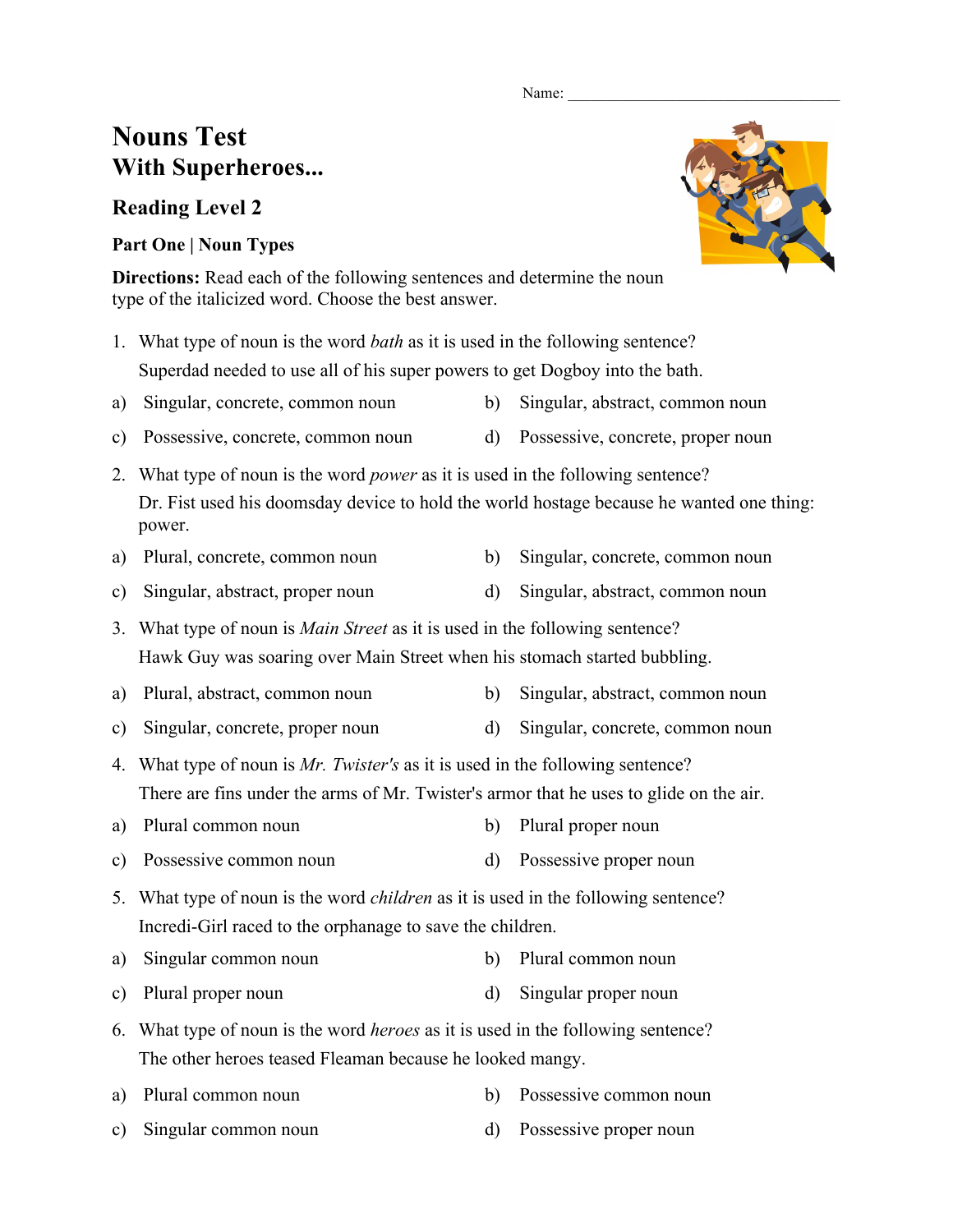Superdad has the ability to nap during any time of the day. a) Singular concrete noun b) Plural abstract noun c) Singular abstract noun d) Possessive concrete noun 8. What type of noun is the word *cousins* as it is used in the following sentence? Would you believe that Dogboy and Incredi-Girl are cousins? a) Possessive common noun b) Plural common noun

7. What type of noun is the word *ability* as it is used in the following sentence?

- c) Plural proper noun d) Possessive proper noun
- 9. What type of noun is *World Science Institute* as it is used in the following sentence? Dr. Fist was kicked out of the World Science Institute for doing forbidden experiments.
- a) Possessive proper noun b) Singular common noun
- c) Possessive common noun d) Singular proper noun

10. What type of noun is the word *Dogboy's* as it is used in the following sentence? Fleaman wanted to wear Dogboy's cape, but Dogboy was reluctant to lend it to his mangy pal.

- a) Possessive common noun b) Plural common noun
- c) Plural proper noun d) Possessive proper noun

#### **Part Two | Fill in the Blank**

**Directions:** Choose the answer that best completes the sentences. Circle your response.

- 11. Fleaman snuck into lab and overheard him discussing his evil plan.
- a) Dr. Fist b) Dr. Fists
- c) Dr. Fist's d) Dr. Fists's
- 12. Incredi-Girl could look beyond the \_\_\_\_\_\_\_\_ of the school with her x-ray vision.
- a) walls b) walls's
- c) wall's d) walls'
- 13. When Judo Mom is not fighting crime, she works for \_\_\_\_\_\_\_\_ biggest law firm.
- a) chicago's b) Chicagos
- c) Chicago's d) Chicagoes
- 
- 
- 
- -
- -
-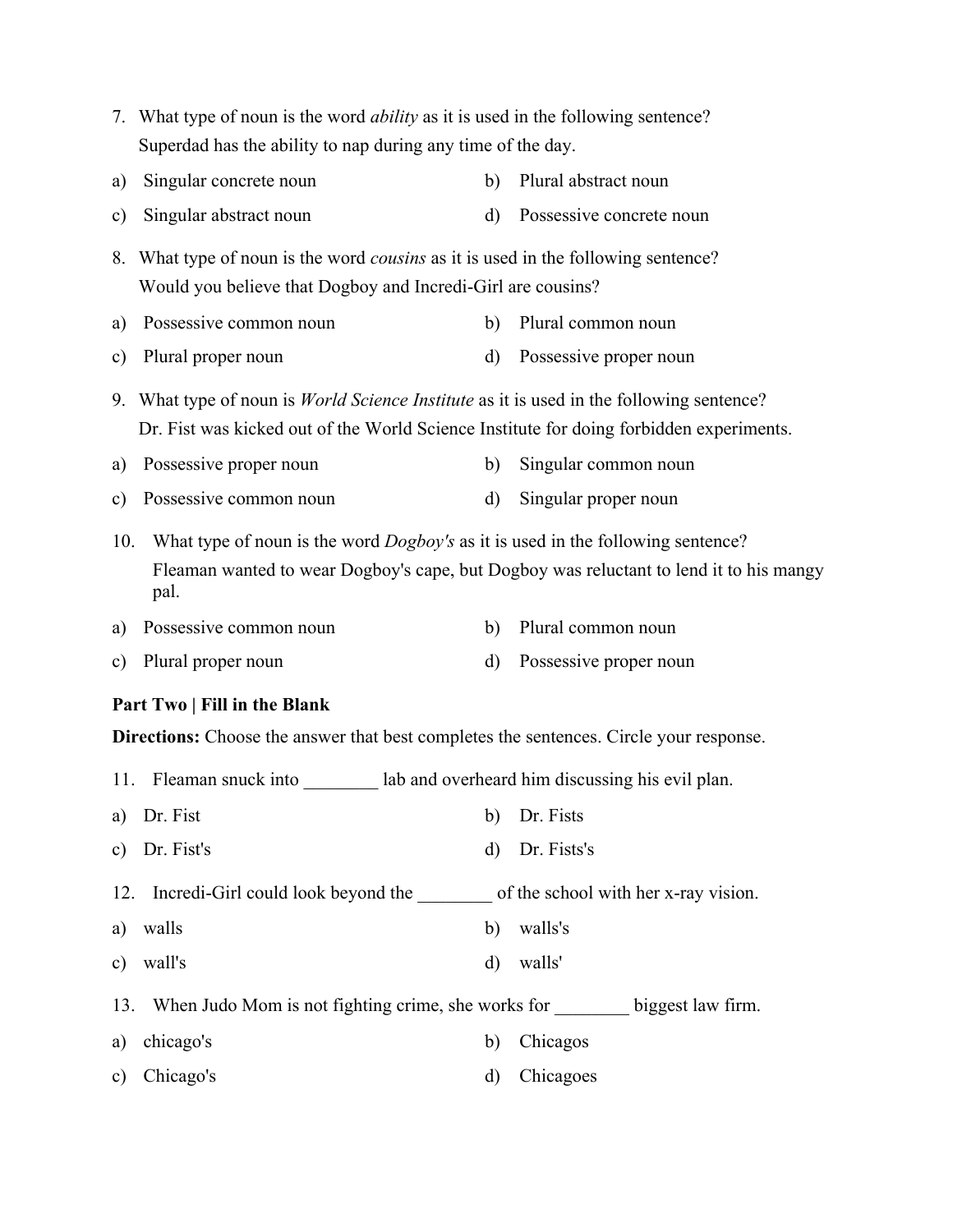|               | choosing.                                                                                |              | 14. There were so many _________ in Sweet Tooth's store that Incredi-Girl had a hard time |  |  |  |
|---------------|------------------------------------------------------------------------------------------|--------------|-------------------------------------------------------------------------------------------|--|--|--|
| a)            | candys                                                                                   | b)           | candies                                                                                   |  |  |  |
| c)            | candy's                                                                                  | $\mathbf{d}$ | candys'                                                                                   |  |  |  |
|               | 15. Dr. Fist is a master of all sciences, but he is most interested in ________.         |              |                                                                                           |  |  |  |
| a)            | Earth Science                                                                            | b)           | earth science                                                                             |  |  |  |
| c)            | earth Science                                                                            | $\mathbf{d}$ | Earth science                                                                             |  |  |  |
| 16.           | Fort.                                                                                    |              |                                                                                           |  |  |  |
| a)            | partys                                                                                   | b)           | parties                                                                                   |  |  |  |
| c)            | party's                                                                                  | $\rm d$      | parties'                                                                                  |  |  |  |
|               | 17. Fleaman and Dogboy went to ________, their favorite place to eat.                    |              |                                                                                           |  |  |  |
| a)            | Sweet Tooths Candy Emporium                                                              |              | b) Sweet tooth's candy emporium                                                           |  |  |  |
|               | c) sweet toothes candy emporium                                                          | $\mathbf{d}$ | <b>Sweet Tooth's Candy Emporium</b>                                                       |  |  |  |
| 18.           | lost.                                                                                    |              | Dog Boy did not like _______ because it reminded him of bones that he had buried and      |  |  |  |
| a)            | American history                                                                         | b)           | American History                                                                          |  |  |  |
| c)            | american history                                                                         | $\mathbf{d}$ | american History                                                                          |  |  |  |
|               | 19. Dr. Fist's evil laboratory is deep under the crust.                                  |              |                                                                                           |  |  |  |
| a)            | Earths                                                                                   | b)           | earths                                                                                    |  |  |  |
| $\mathbf{c})$ | Earth's                                                                                  | $\rm d$      | earth's                                                                                   |  |  |  |
| 20.           | Not only can Mr. Twister speak ________, he can also shoot tornadoes out of his fingers. |              |                                                                                           |  |  |  |
| a)            | spanish                                                                                  | b)           | Spanish                                                                                   |  |  |  |
| c)            | Spanish's                                                                                | d)           | spanishes                                                                                 |  |  |  |
| 21.           | Incredi-Girl learned that Dr. Fist was plotting to steal her                             |              |                                                                                           |  |  |  |
| a)            | Science book                                                                             | b)           | science Book                                                                              |  |  |  |
| c)            | Science Book                                                                             | d)           | science book                                                                              |  |  |  |
| 22.           | Hawk Guy doesn't like eating at ________ because it creeps him out.                      |              |                                                                                           |  |  |  |
| a)            | Restaurants that Serve Chicken                                                           | b)           | restaurants that serve Chicken                                                            |  |  |  |
| c)            | Restaurants that serve chicken                                                           | d)           | restaurants that serve chicken                                                            |  |  |  |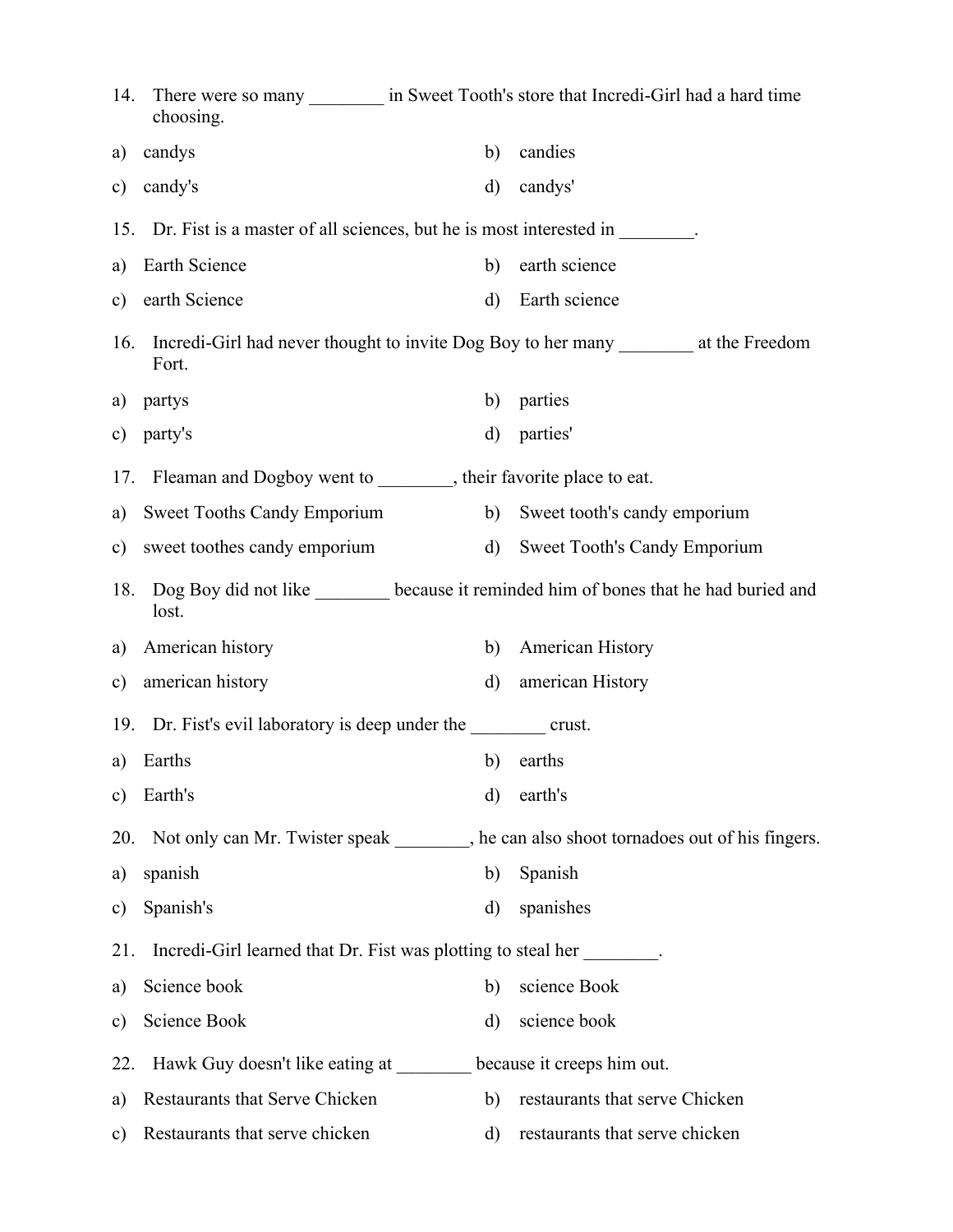|                                                                                                    | Dog Boy didn't like to go to __________ for obvious reasons.<br>23.                  |              |                                    |  |  |  |
|----------------------------------------------------------------------------------------------------|--------------------------------------------------------------------------------------|--------------|------------------------------------|--|--|--|
|                                                                                                    | Fleamans house<br>a)                                                                 | b)           | Fleaman's House                    |  |  |  |
|                                                                                                    | Fleaman's house<br>c)                                                                | $\rm d)$     | Fleamans House                     |  |  |  |
|                                                                                                    | Every time the teacher mixed up ____________ names, the class laughed loudly.<br>24. |              |                                    |  |  |  |
|                                                                                                    | Fleaman's and Leafman's<br>a)                                                        | b)           | Fleaman and Leafman's              |  |  |  |
|                                                                                                    | Fleamans and Leafmans<br>c)                                                          | d)           | Fleaman's and Leafmans             |  |  |  |
|                                                                                                    | Many people don't know that Incredi-Girl is the daughter of ________.<br>25.         |              |                                    |  |  |  |
|                                                                                                    | Judo Mom and Superdad<br>a)                                                          | b)           | Judo Mom and Superdad's            |  |  |  |
|                                                                                                    | Judo Moms and Superdads<br>c)                                                        | d)           | Judo Mom's and Superdad's          |  |  |  |
| Dr. Fist used his robotic bugs to keep track of ___________ whereabouts.<br>26.                    |                                                                                      |              |                                    |  |  |  |
|                                                                                                    | Dog Boy and Fleamans<br>a)                                                           |              | b) Dog Boy and Fleaman's           |  |  |  |
|                                                                                                    | Dog Boys and Fleamans<br>c)                                                          | d)           | Dog Boy's and Fleaman's            |  |  |  |
| 27.                                                                                                |                                                                                      |              |                                    |  |  |  |
|                                                                                                    | mouth of the Ohio River<br>a)                                                        | b)           | Mouth Of The Ohio River            |  |  |  |
|                                                                                                    | Mouth of the Ohio River<br>$\mathbf{c})$                                             | $\rm d)$     | mouth of the Ohio river            |  |  |  |
|                                                                                                    | 28.<br>Incredi-Girl has read many short stories, but her favorite is                 |              |                                    |  |  |  |
|                                                                                                    | "The gift of the magi" by o. henry<br>a)                                             | b)           | "The gift of the magi" by O. Henry |  |  |  |
|                                                                                                    | "The gift of the Magi" by O. Henry<br>$\mathbf{c})$                                  | $\mathbf{d}$ | "The Gift of the Magi" by O. Henry |  |  |  |
|                                                                                                    | Sweet Tooth is always playing the song<br>29.                                        |              | in his candy store.                |  |  |  |
|                                                                                                    | "The Candy Man" by Sammy Davis Jr.<br>a)                                             | b)           | "The candy man" by Sammy Davis Jr. |  |  |  |
|                                                                                                    | "The Candy Man" by Sammy Davis jr.<br>$\mathbf{c})$                                  | d)           | "the candy man" by Sammy Davis Jr. |  |  |  |
| Despite having food stains on his shirt, Superdad is one of this _________ greatest heroes.<br>30. |                                                                                      |              |                                    |  |  |  |
|                                                                                                    | citys<br>a)                                                                          | cities<br>b) |                                    |  |  |  |
|                                                                                                    | city's<br>c)                                                                         | Cities<br>d) |                                    |  |  |  |
|                                                                                                    | Beneath his cardboard armor, Sweet Tooth has a body made out of<br>31.               |              |                                    |  |  |  |
|                                                                                                    | Chocolate ice-cream<br>a)                                                            | b)           | Chocolate Ice-Cream                |  |  |  |
|                                                                                                    | chocolate Ice-Cream<br>$\mathbf{c})$                                                 | d)           | chocolate ice-cream                |  |  |  |
|                                                                                                    |                                                                                      |              |                                    |  |  |  |